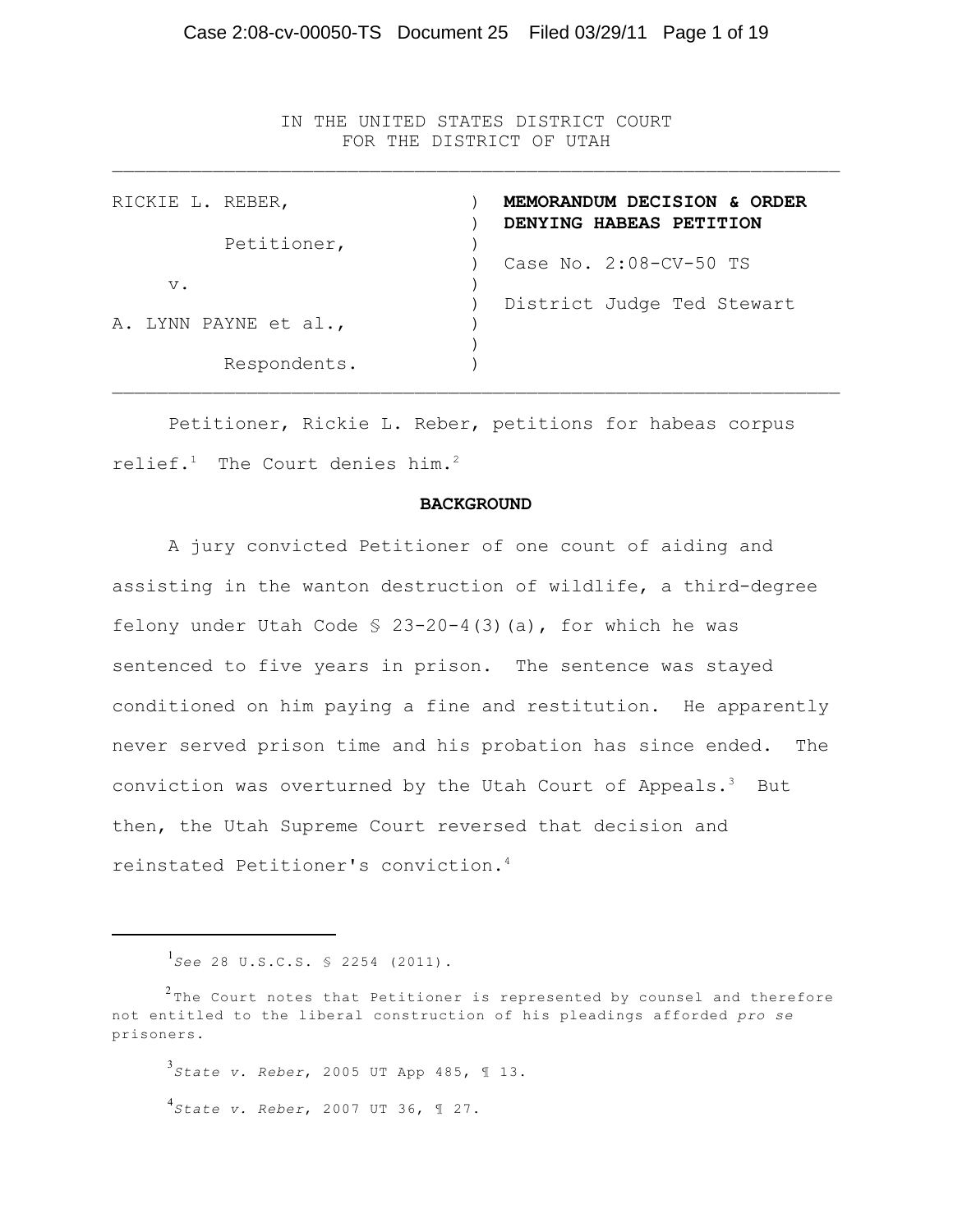### Case 2:08-cv-00050-TS Document 25 Filed 03/29/11 Page 2 of 19

Petitioner's petition to this Court attacks the Utah Supreme Court's ruling, arguing that: (1) Petitioner was denied his dueprocess right to present a defense of reasonable reliance. (2) He was denied due process due to the trial judge's bias. (3) The State improperly exercised jurisdiction over him, an "Indian," hunting in Indian country. (4) The State disregarded the Uintah Band's determination that Petitioner is a tribe member, violating United States Supreme Court precedent reserving to Indian tribes the right to determine their own membership. And, (5) the State improperly took jurisdiction of Petitioner, an Indian born before the Ute Partition Act (UPA)<sup>5</sup> who was not on the termination roll prepared under UPA.

The State answers the petition, arguing that, because neither were properly before the Utah Supreme Court, the first two of these grounds are procedurally defaulted. The State further responds, as to the remaining issues, that Petitioner has not shown, as he must to prevail, that the state court's decision was "contrary to, or involved an unreasonable application of, clearly established Federal law, as determined by the Supreme Court of the United States."<sup>6</sup>

<sup>&</sup>lt;sup>5</sup>25 U.S.C.S. §§ 677-677aa (2011).

<sup>28</sup> *id.* § 2254(d). 6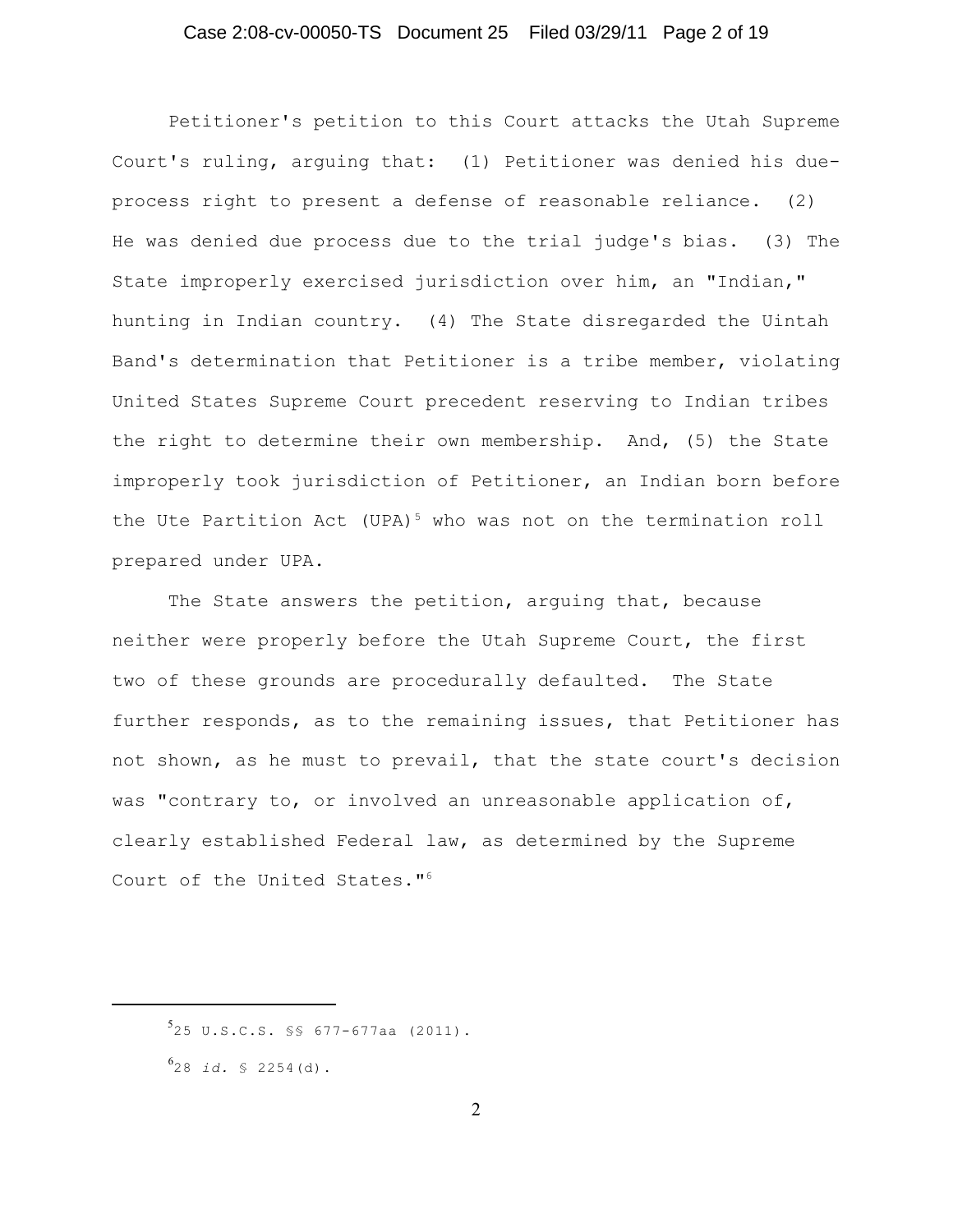#### **ANALYSIS**

#### **I. Procedurally Defaulted Issues**

In general, before Petitioner may seek review of a Utah conviction in federal court, he must exhaust all remedies in the Utah courts.<sup>7</sup> This means Petitioner must properly present to the highest available Utah court the federal constitutional issues on which he seeks relief.<sup>8</sup> Here, Petitioner did not properly present his first two issues to the highest court available, the Utah Supreme Court.

The United States Supreme Court has declared that when a petitioner has "'failed to exhaust his state remedies and the court to which the petitioner would be required to present his claims in order to meet the exhaustion requirement would now find the claims procedurally barred' the claims are considered exhausted and procedurally defaulted for purposes of federal habeas relief."<sup>9</sup>

Neither of the first two issues--regarding the reasonablereliance defense and trial-judge bias--were raised in the petition or cross-petition for writ of certiorari presented to the Utah Supreme Court. And, the supreme court's order granting

*See id.* § 2254(b) & (c); *Picard v. Connor*, 404 U.S. 270, 275-76 (1971); 7 *Knapp v. Henderson*, No. 97-1188, 1998 WL 778774, at \*2 (10th Cir. Nov. 9, 1998) (unpublished).

*See Picard*, 404 U.S. at 275-76. 8

*Thomas v. Gibson*, 218 F.3d 1213, 1221 (10th Cir. 2000) (quoting *Coleman* 9 *v. Thompson*, 501 U.S. 722, 735 n.1 (1991)).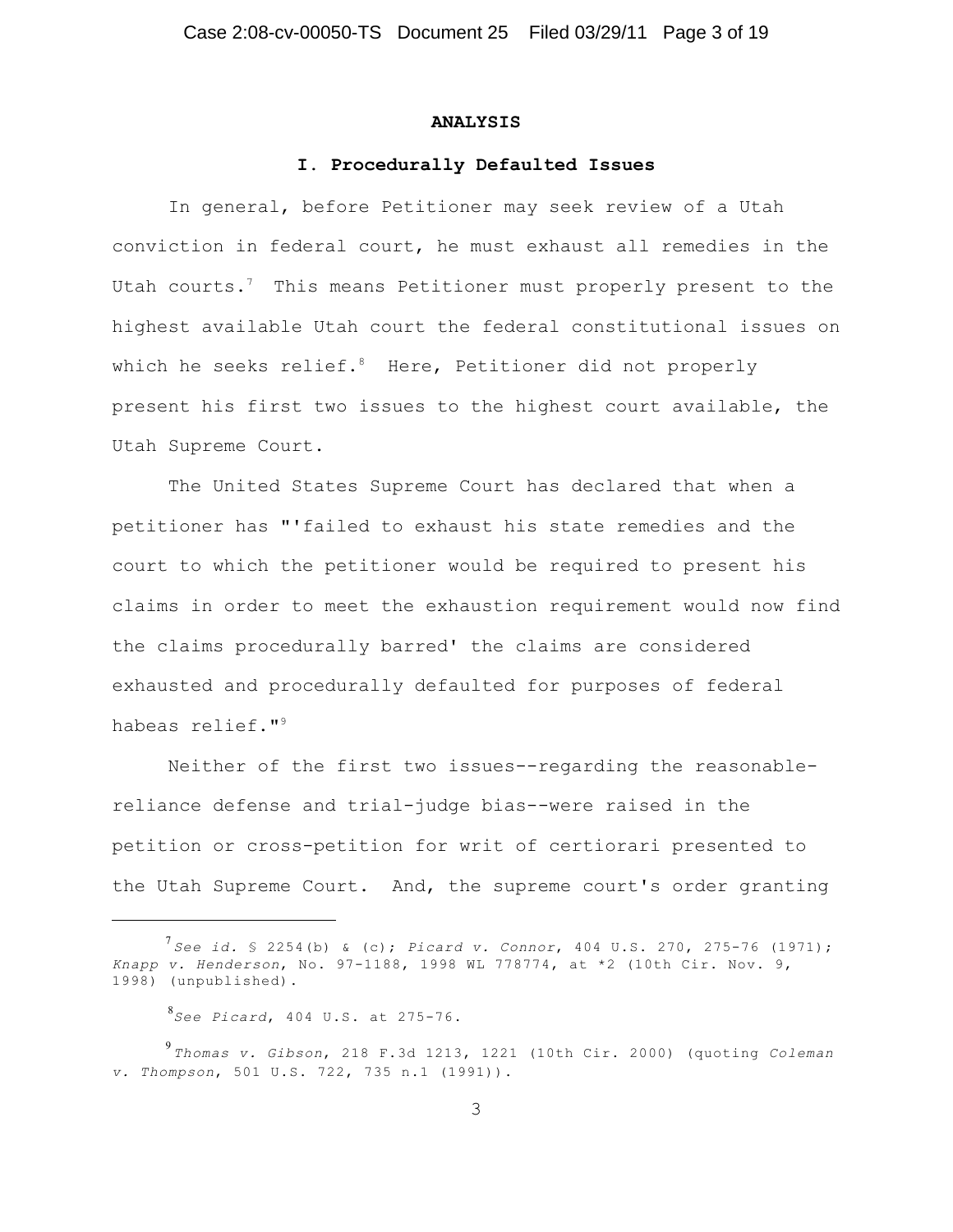### Case 2:08-cv-00050-TS Document 25 Filed 03/29/11 Page 4 of 19

the petition and cross-petition did not at all address or invite argument on the first two issues. Further, the supreme court's opinion reversing the court of appeals did not at all address the first two issues.

Finally, if Petitioner had believed he had no cause to bring these two issues to the Utah Supreme Court's attention in his petition for certiorari because of the procedural posture of his success in the Utah Court of Appeals, he was welcome to raise the issues in a later state post-conviction petition, which he did not. Utah's Post-Conviction Remedies Act states, "A person is not eligible for relief under this chapter upon any ground that . . . is barred by the limitation period established in Section 78B-9-107."<sup>10</sup> Thus, while the grounds Petitioner presents could have been brought in a request for state post-conviction relief, the time has run out to do so. These issues are thus procedurally barred from state supreme court consideration.

"This court may not consider issues raised in a habeas petition 'that have been defaulted in state court on an independent and adequate procedural ground[] unless the petitioner can demonstrate cause and prejudice or a fundamental miscarriage of justice.'" $11$  Petitioner has argued neither cause

<sup>&</sup>lt;sup>10</sup>Utah Code Ann. § 78B-9-107 (2011) (statute of limitations for postconviction relief).

*Thomas*, 218 F.3d at 1221 (alteration in original) (citation omitted). 11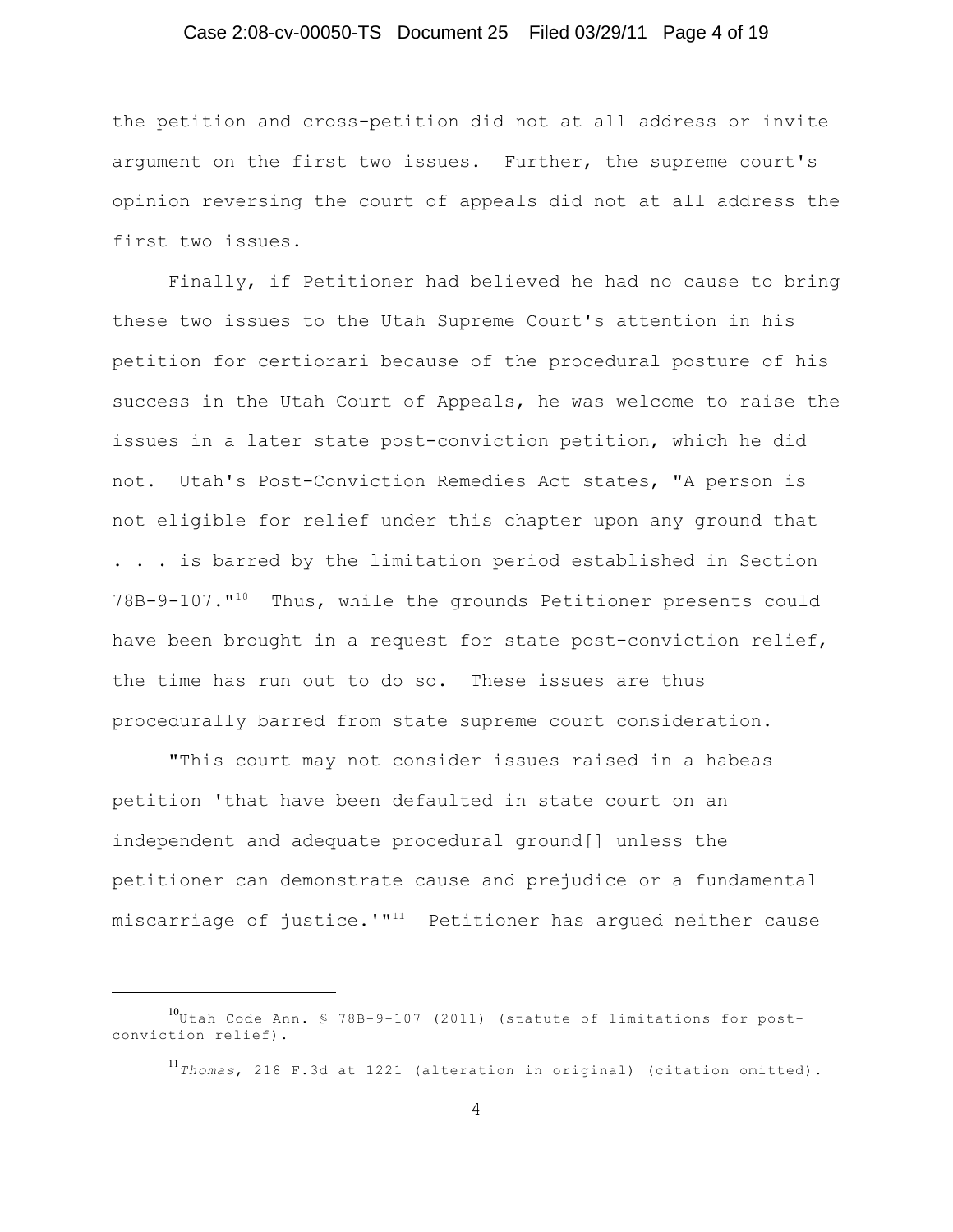### Case 2:08-cv-00050-TS Document 25 Filed 03/29/11 Page 5 of 19

and prejudice nor a fundamental miscarriage of justice to justify his procedural default.

The Court therefore determines that Petitioner did not properly raise his issues of his reasonable-reliance defense and judicial bias before the Utah Supreme Court. Because under state law those questions no longer qualify to be raised in Utah courts, the Court concludes that they are technically exhausted, barred by state procedural law, and procedurally defaulted in this federal habeas case. Indeed, Petitioner has shown neither cause and prejudice nor a fundamental miscarriage of justice excusing his default.

#### **II. Remaining Claims**

Petitioner asserts that the State violated federal law when it exercised jurisdiction over him, a member of a federally recognized tribe, who was hunting in Indian country; disregarded the Uintah Band's determination that Petitioner is a tribe member (violating United States Supreme Court precedent reserving to Indian tribes the right to determine their own membership); and improperly took jurisdiction of an Indian born before the UPA who was not on the termination roll prepared under UPA.

## **A. Standard of Review**

The standard of review applicable to federal habeas cases is found in § 2254, under which this habeas petition is filed. It states:

5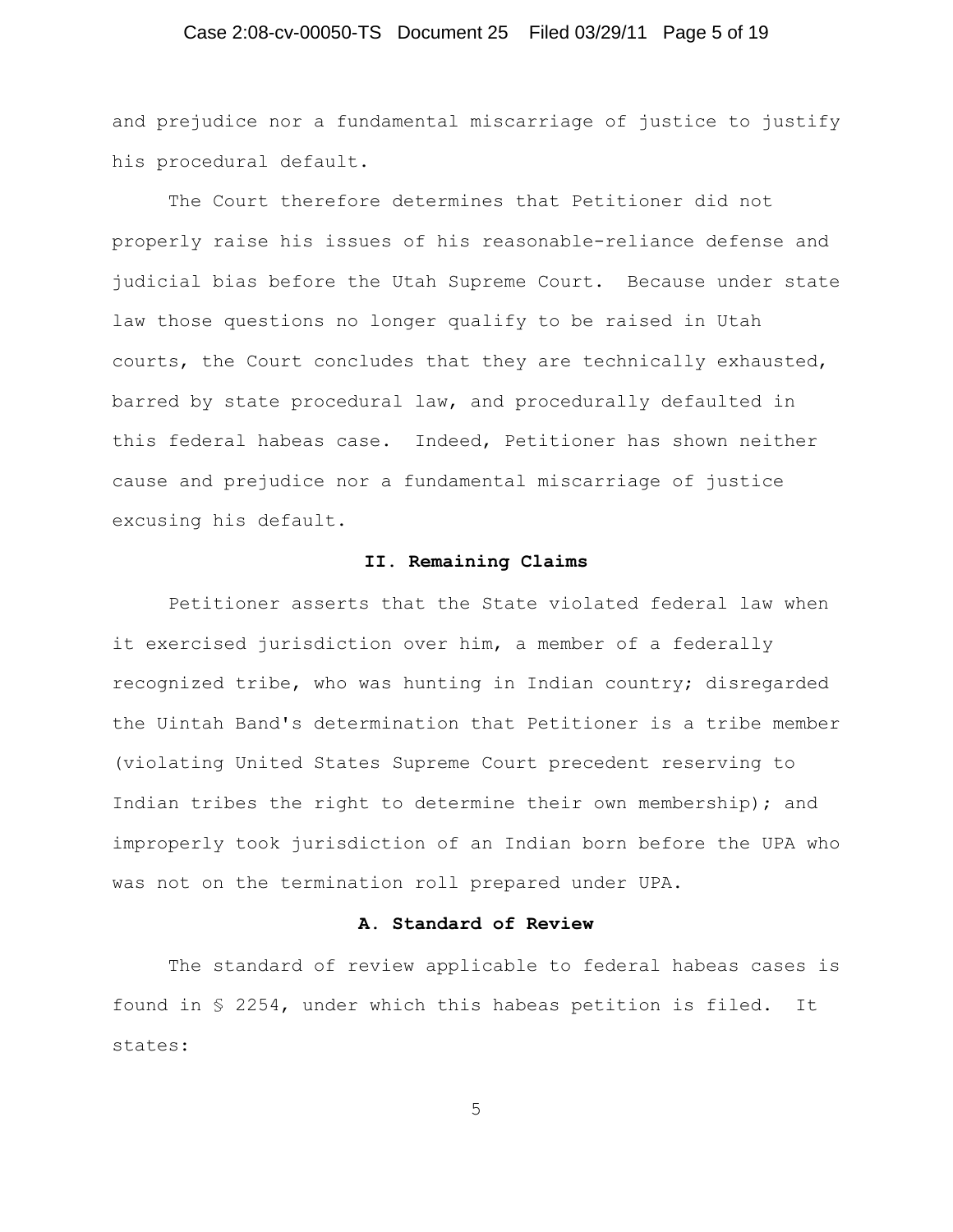(d) An application for a writ of habeas corpus on behalf of a person in custody pursuant to the judgment of a State court shall not be granted with respect to any claim that was adjudicated on the merits in State court proceedings unless the adjudication of the claim--

(1) resulted in a decision that was contrary to, or involved an unreasonable application of, clearly established Federal law, as determined by the Supreme Court of the United States; or

(2) resulted in a decision that was based on an unreasonable determination of the facts in light of the evidence presented in the State court proceeding. $12$ 

"Subsection (d)(1) governs claims of legal error while subsection (d)(2) governs claims of factual error." $^{13}$  Further, "a determination of a factual issue made by a State court shall be presumed to be correct. The applicant shall have the burden of rebutting the presumption of correctness by clear and convincing evidence."<sup>14</sup>

The Court's inquiry here begins with whether the supreme court's rejection of Petitioner's claims "was contrary to, or involved an unreasonable application of, clearly established Federal law. $115$  The Court is not to determine whether the supreme court's decision was correct or whether this Court may

*House v Hatch*, 527 F.3d 1010, 1015 (10th Cir. 2008). 13  $^{14}$ 28 U.S.C.S. § 2254(e)(1) (2011).  $^{15}Id.$  § 2254(d)(1).

 $^{12}$ 28 U.S.C.S. § 2254(d) (2011).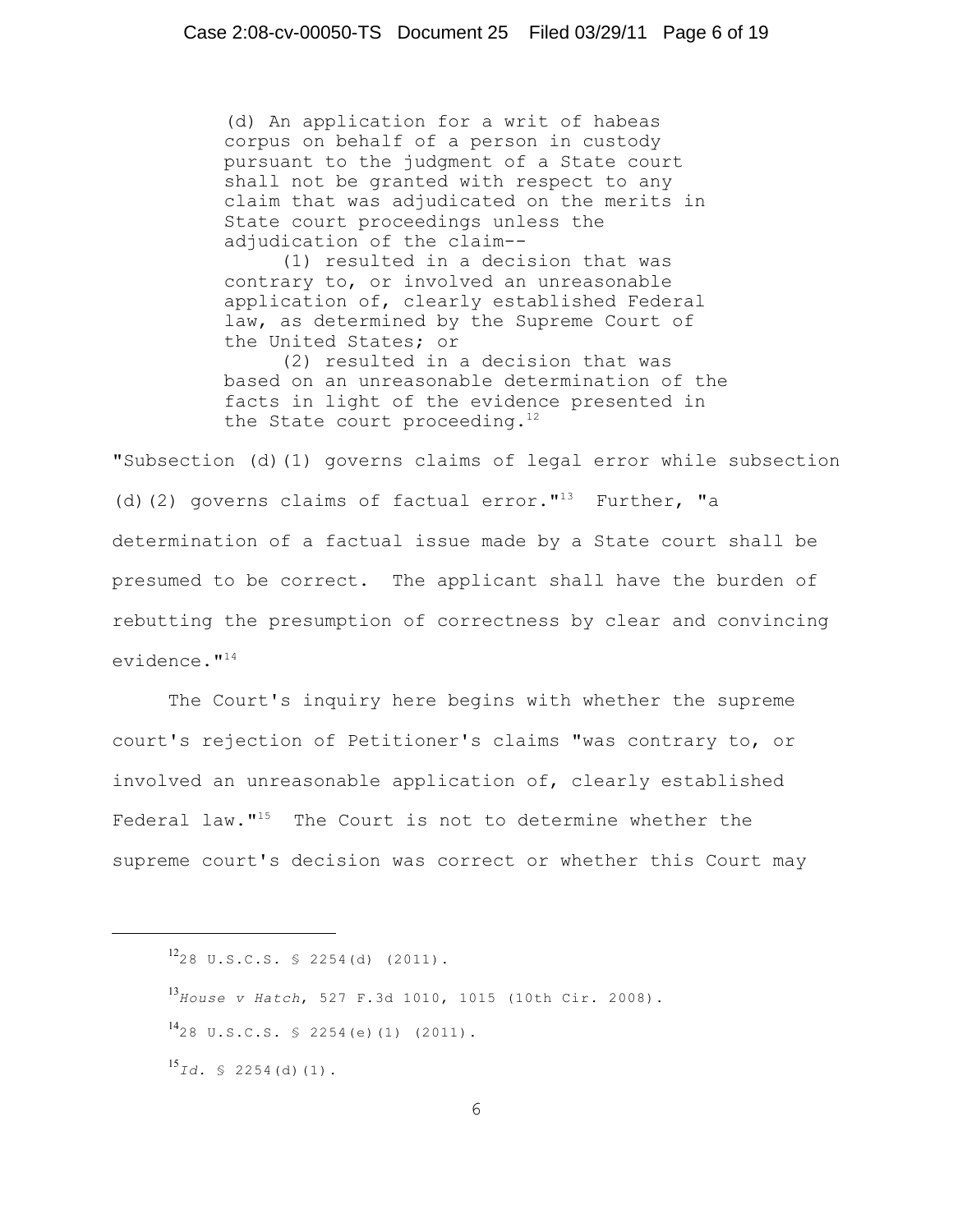### Case 2:08-cv-00050-TS Document 25 Filed 03/29/11 Page 7 of 19

have reached a different outcome.<sup>16</sup> "The role of federal habeas proceedings, while important in assuring that constitutional rights are observed, is secondary and limited. $"$ <sup>17</sup>

Under *Carey v. Musladin*, <sup>18</sup> the first step is determining whether clearly established federal law exists relevant to Petitioner's claims. $19$  Only after answering yes to that "threshold question" may the Court go on to "ask whether the state court decision is either contrary to or an unreasonable application of such law."<sup>20</sup>

> [C]learly established [federal] law consists of Supreme Court holdings in cases where the facts are at least closely-related or similar to the case *sub judice*. Although the legal rule at issue need not have had its genesis in the closely-related or similar factual context, the Supreme Court must have expressly extended the legal rule to that context.<sup>21</sup>

In deciding whether relevant clearly established federal law exists, this Court is not restricted by the state court's analysis.<sup>22</sup>

*See Lockyer v. Andrade*, 538 U.S. 63, 75-76 (2003). 16 *Barefoot v. Estelle*, 463 U.S. 880, 887 (1983). 17  $^{18}$ 549 U.S. 70 (2006). *House*, 527 F.3d at 1017-18. 19 *Id.* at 1018. 20 *Id.* at 1016. 21

*See Bell v. Cone*, 543 U.S. 447, 455 (2005) ("Federal courts are not 22 free to presume that a state court did not comply with constitutional dictates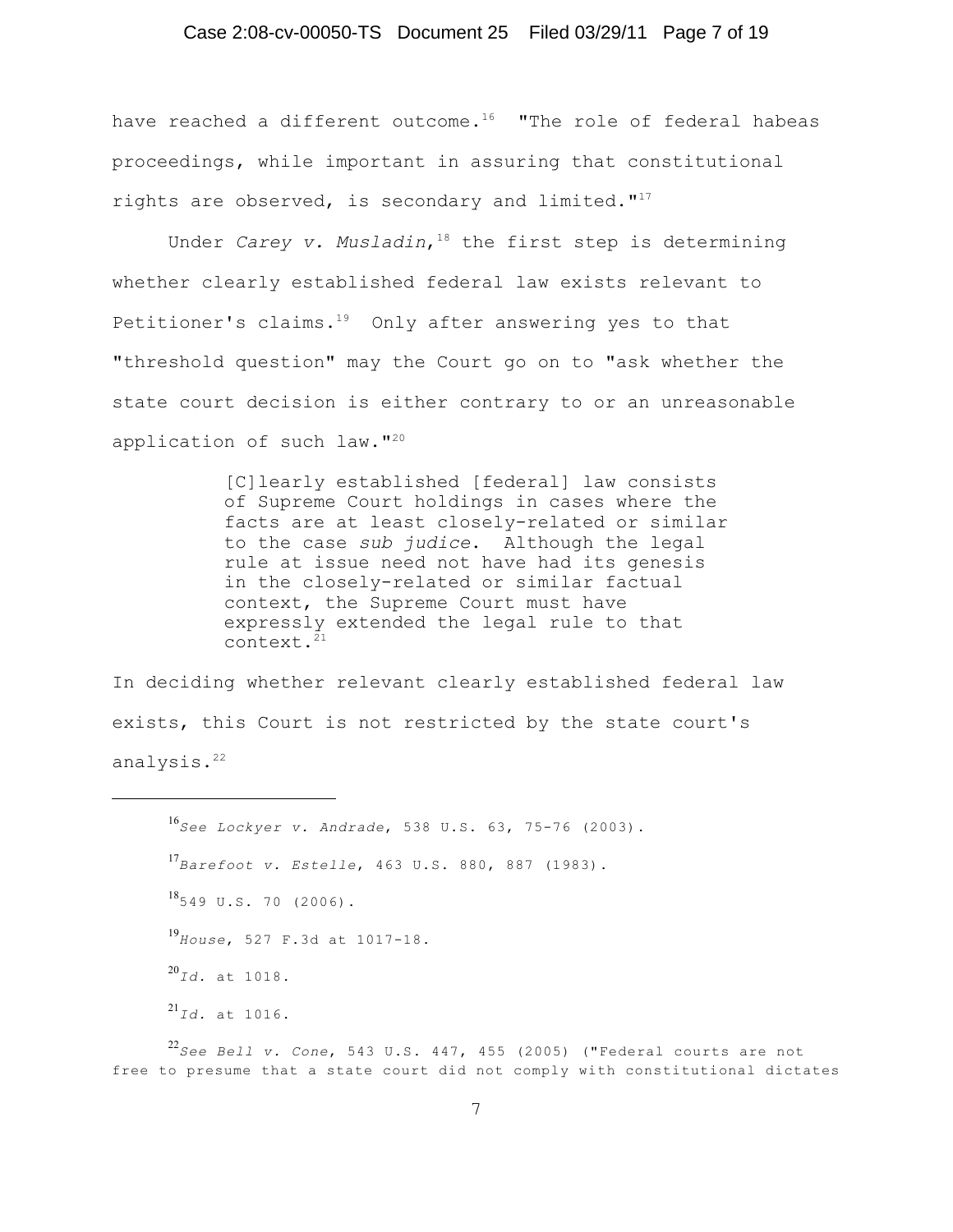### Case 2:08-cv-00050-TS Document 25 Filed 03/29/11 Page 8 of 19

If this threshold is overcome, this Court may grant habeas relief only when the state court has "unreasonably applied the governing legal principle to the facts of the petitioner's case. $"^{23}$  This deferential standard does not let a federal habeas court issue a writ merely because it determines on its own that the state decision erroneously applied clearly established federal law. $24$  "'Rather that application must also be unreasonable.'"<sup>25</sup>

Finally, "[i]t is, of course, well settled that the fact that constitutional error occurred in the proceedings that led to a state-court conviction may not alone be sufficient reason for concluding that a prisoner is entitled to the remedy of habeas."<sup>26</sup> This Court must "give effect to state convictions to the extent possible under law."<sup>27</sup> Still, "errors that undermine confidence in the fundamental fairness of the state adjudication certainly justify the issuance of the federal writ."<sup>28</sup>

*Walker v. Gibson*, 228 F.3d 1217, 1225 (10th Cir. 2000) (citing 23 *Williams v. Taylor*, 529 U.S. 362, 412-13 (2000)).

*See id.* 24 *Id.* (quoting *Williams*, 529 U.S. at 411). 25 *Williams*, 529 U.S. at 375. 26 *Id.* at 386. 27 *Id.* at 375. 28

on the basis of nothing more than a lack of citation."); *Mitchell v. Esparza*, 540 U.S. 12, 16 (2003) ("[A] state court need not even be aware of our precedents, 'so long as neither the reasoning nor the result of the statecourt decision contradicts them.'") (citation omitted).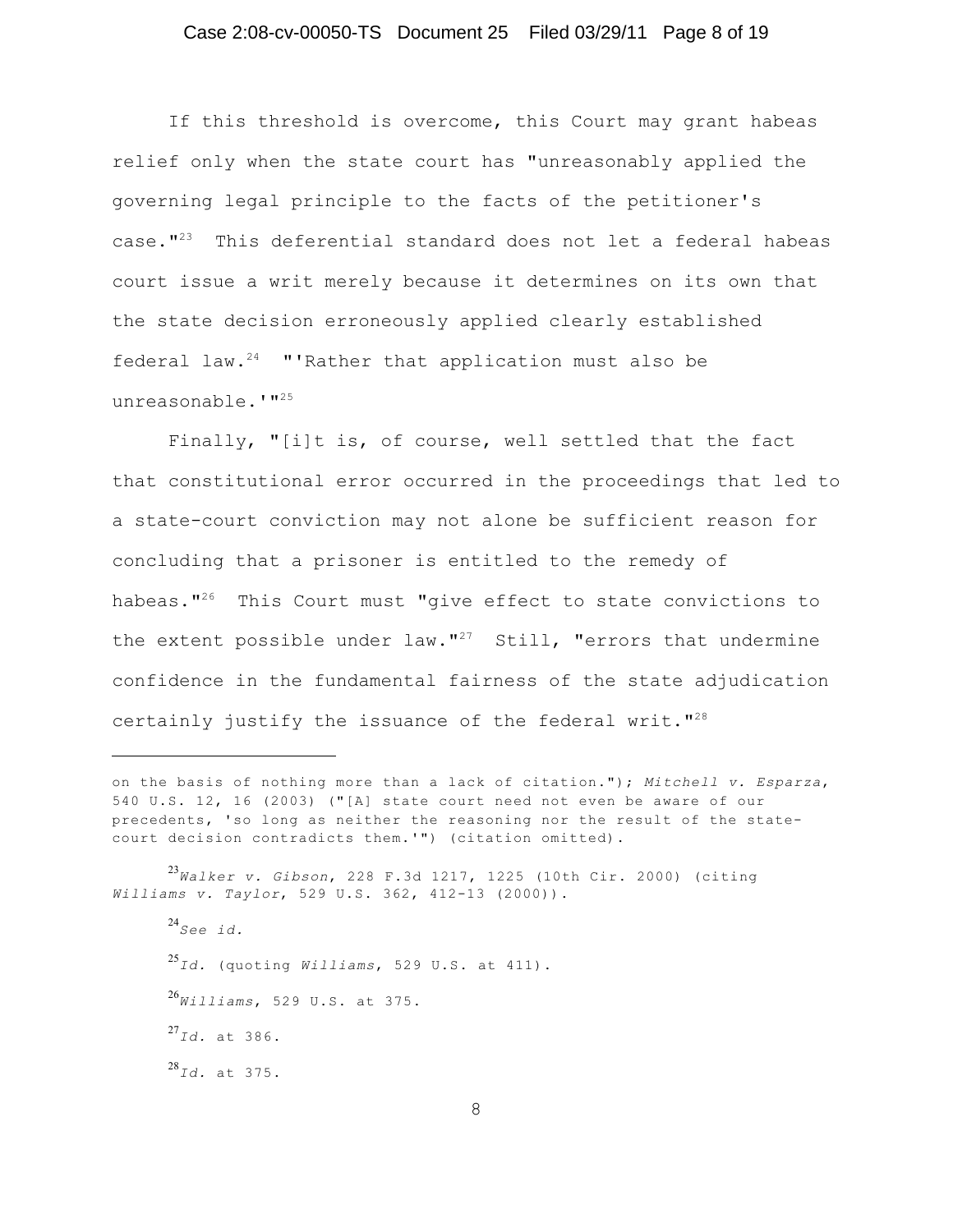## **B. Application of Standard of Review to Claim**s

### **1. Jurisdiction over "Indian" in Indian Country**

Petitioner urges this Court to overturn the Utah Supreme Court's decision that the State did not violate federal law when it exercised jurisdiction over him--an "Indian"--regarding his hunting activities in Indian country. The fact that the hunting took place in Indian country is undisputed. What Petitioner attacks is the supreme court's conclusion that Petitioner is a non-Indian who perpetrated "a victimless crime within Indian country but not on Indian land," thus allowing the State to take jurisdiction over him.<sup>29</sup>

The Utah Supreme Court's decision observed applicable United States Supreme Court precedent that "'[w]ithin Indian country, state jurisdiction is limited to crimes by non-Indians against non-Indians and victimless crimes by non-Indians.'"<sup>30</sup> Having set forth this standard, the Utah Supreme Court first held that this was a victimless crime. $31$  The court rested this conclusion primarily on another relevant United States Supreme Court case, *Montana v. United States*, 450 U.S. 544 (1981).<sup>32</sup>

*Reber*, 2007 UT 36, at ¶ 10. 29

*Id.* at ¶ 9 (quoting *Solem v. Bartlett*, 465 U.S. 463, 465 n.2 (1984) 30 (citation omitted)).

 $^{31}$ *Id.* at ¶ 19.

*Id.* at ¶¶ 14-15. 32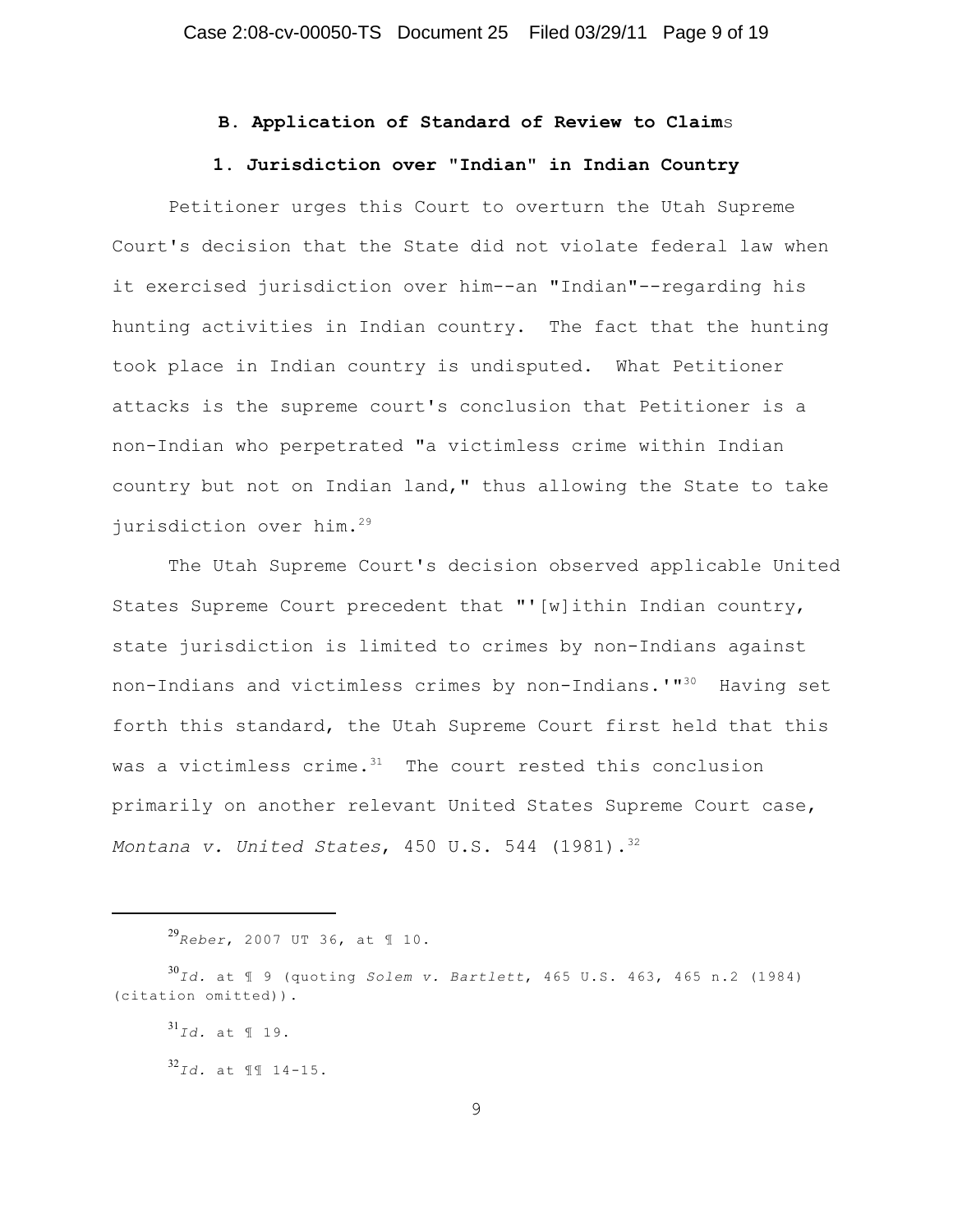# Case 2:08-cv-00050-TS Document 25 Filed 03/29/11 Page 10 of 19

*Montana* sets forth a jurisdictional distinction between "Indian country" and "Indian lands" or "Indian property owners. $1^{33}$  A tribe may not regulate hunting and fishing by nonmembers of a tribe on lands over which the tribe does not "'"exercise[] absolute and undisturbed use and occupation."'"<sup>34</sup> Analyzing the facts of this case against *Montana*, the supreme court stated that the "Ute tribe has no regulatory authority to be offended by acts of Defendant[] here because the acts did *not* take place on Indian land over which the tribe claimed, or could claim, regulatory authority over hunting and fishing."<sup>35</sup>

The Utah Supreme Court next held that Petitioner is not an "Indian," as prescribed by federal law. $36$  Again, the court drew on appropriate Supreme Court authority to guide its analysis. The court observed that, under *United States v. Rogers*, 45 U.S. 567 (1846), "to claim the status of an Indian, a person must '(1) [have] a significant degree of Indian blood *and* (2) [be] recognized as an Indian by a tribe or society of Indians or by

*Montana*, 450 U.S. at 563 n.12. 33

*Reber,* at ¶ 15 (emphasis in original). 35

*Id.* at ¶ 20. 36

*Reber,* 2007 UT 36, at ¶ 14 (quoting *Montana*, 450 U.S. at 558-59 34 (citation omitted).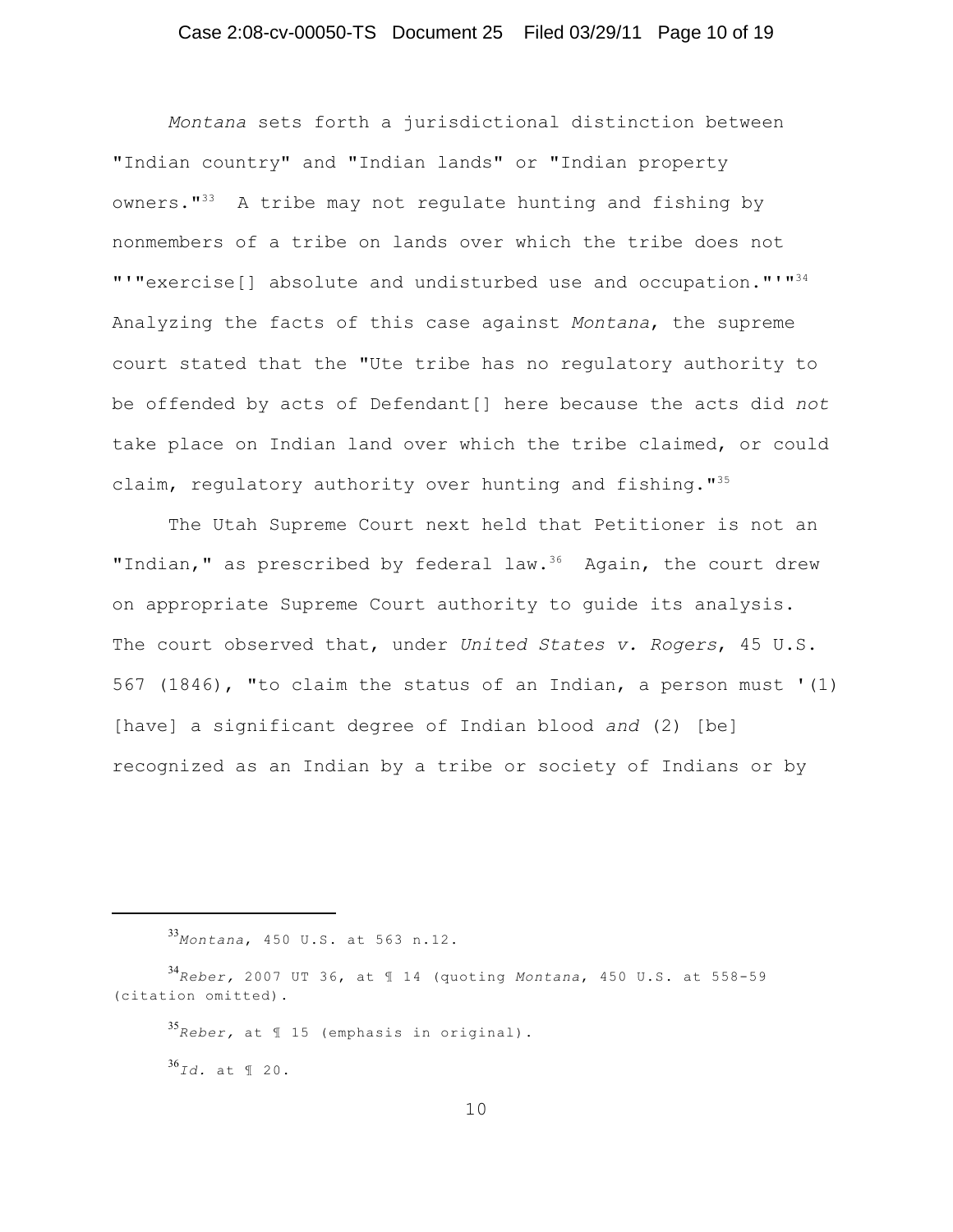# Case 2:08-cv-00050-TS Document 25 Filed 03/29/11 Page 11 of 19

the federal government.'" $37$  According to the court, Petitioner met neither requirement.<sup>38</sup>

"[A]pplying the *Rogers* factors," the Utah Supreme Court first noted that it could find "no case in which a court has held that 1/16th Indian blood, as claimed by [Petitioner], qualifies as a 'significant degree of Indian blood.'"<sup>39</sup> Petitioner also failed "the first element of the *Rogers* test" because "his ancestors lost their legal status as Indians" through "the operation and effects of the Ute Partition Act," under which- just as with Petitioner and his terminated parent--a child of a terminated parent cannot claim membership in a tribe through that parent.<sup>40</sup>

Continuing its assessment of Petitioner's non-Indian status under the second *Rogers* factor, the Utah Supreme Court concluded, "The Uintah Band, in which [Petitioner] claim[s] membership, is not recognized as a tribe by the federal government. As a consequence, [his] claimed membership in that tribe does not help establish [his] Indian status under federal law."<sup>41</sup>

*Id.* at ¶ 22 (quoting *Perank*, 858 P.2d at 932-33. 39

*Id.* at ¶ 23 (citing *United States v. Von Murdock*, 132 F.3d 534, 536 40 (10th Cir. 1997)).

*Id.* at ¶ 24. 41

*Id.* at ¶ 21 (alterations and emphasis in original) (citing *State v.* 37 *Perank*, 858 P.2d 927, 932 (Utah 1992)).

*Id.* at ¶ 21. 38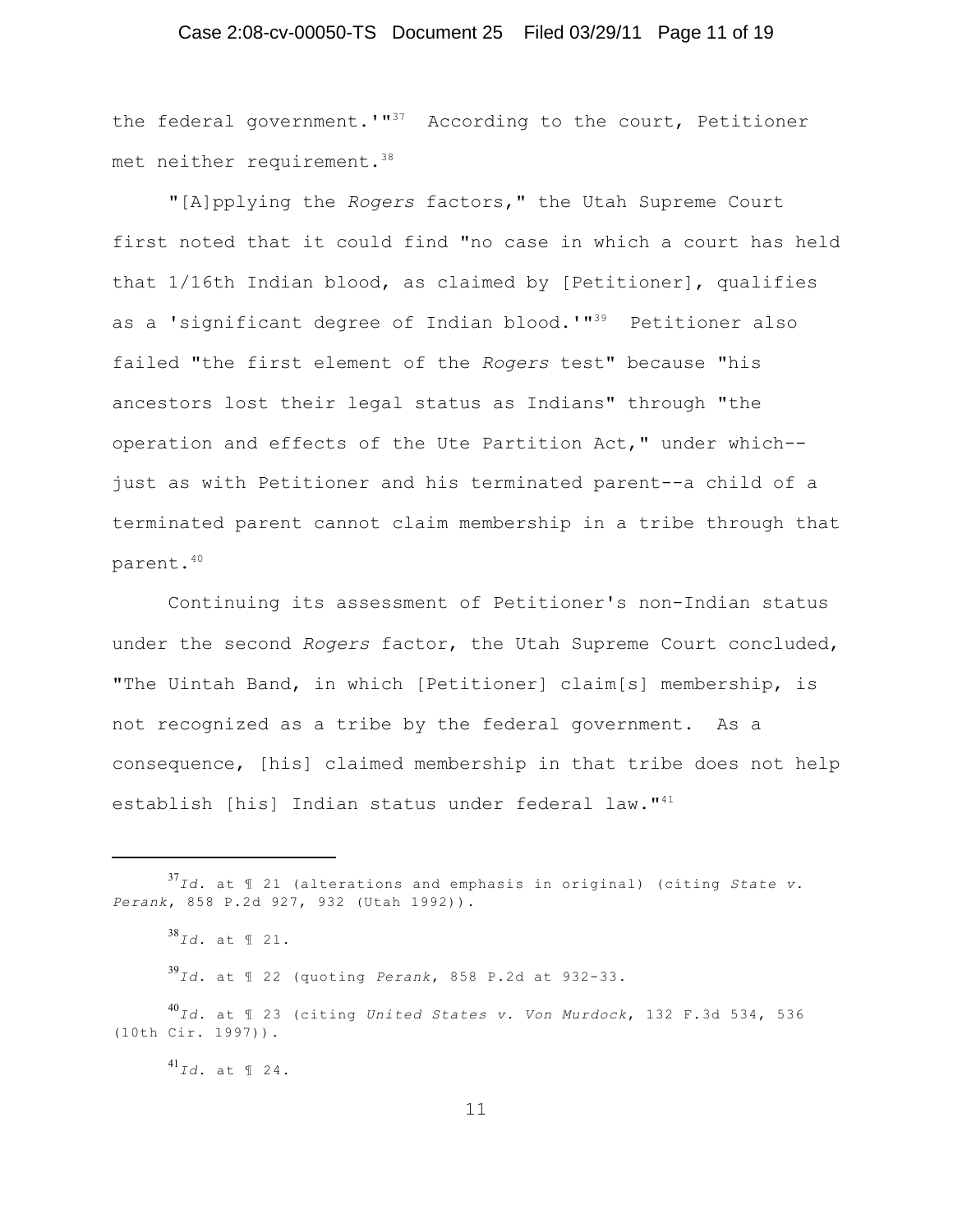Having thus applied relevant United States precedent to the facts of this case, the Utah Supreme Court concluded that the State had jurisdiction over Petitioner because the crime was victimless and he was not an "Indian." Meanwhile, Petitioner has almost entirely relied on *Tenth Circuit* cases to support his arguments. $42$  He has not identified, as required by the federal standard of review, "clearly established . . . Supreme Court holdings in cases where the facts are at least closely-related or similar to the case *sub judice*.".<sup>43</sup>

Nor has Petitioner met the federal habeas standard of review's burden by even really attacking the Supreme Court precedent applied by the Utah Supreme Court, as resulting "in a decision that was contrary to, or involv[ing] an unreasonable application of, clearly established Federal law, as determined by the Supreme Court of the United States."<sup>44</sup> He never even *mentions* the Supreme Court cases, *Montana* or *Rogers,* used by the Utah Supreme Court in his petition and supporting memorandum.

Once the State in its answer pointed out that omission, Petitioner finally referred to *Montana* (but still not *Rogers*) in his reply to the State's answer; however, he did so only to decry

*See, e.g., Timpanogos Tribe v. Conway, 286 F.3d 1195 (10th Cir. 2002);* 42 *Murdock, 132 F.3d at 534; United States v. Felter, 752 F.2d 1505 (10th Cir. 1985).*

*House*, 527 F.3d at 1016. 43

 $^{44}$ 28 U.S.C.S. § 2254(d)(1) (2011).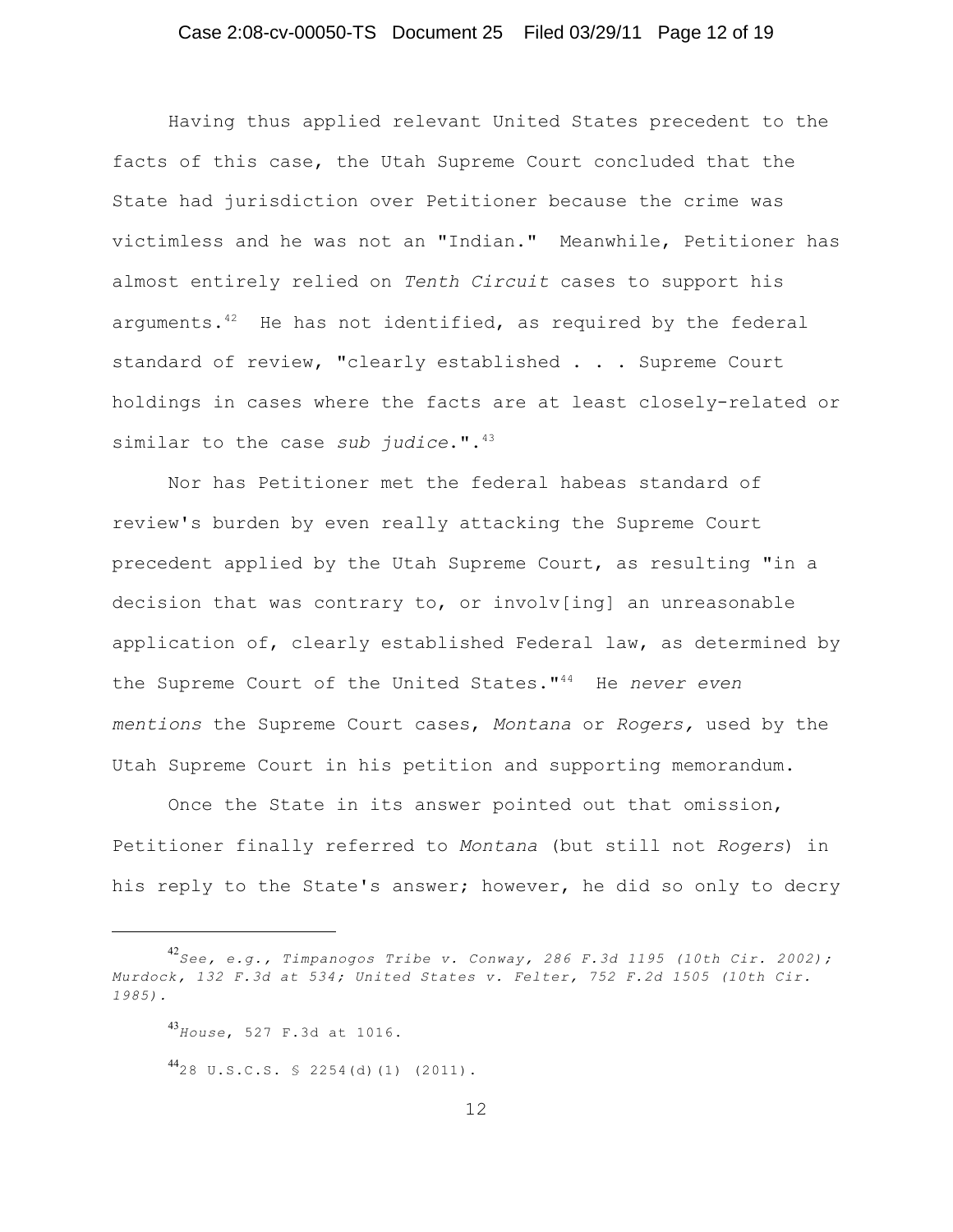# Case 2:08-cv-00050-TS Document 25 Filed 03/29/11 Page 13 of 19

it as inapplicable. This undercuts Petitioner's ability to overcome the federal habeas standard of review. Petitioner may prevail only if there is Supreme Court precedent clearly on point, *and*, the state supreme court unreasonably applied it. So, when he asserts *Montana* is not on point, he is conceding that it does not qualify as spot-on precedent, and he may not proceed past that standard-of-review threshold. After all, he did not suggest other spot-on precedent exists. In other words, if *Montana* is not clearly on point, it does not matter how the Utah Supreme Court applied it, even if unreasonably. Indeed, the Utah Supreme Court was merely drawing a relevant point from *Montana* that supports one proposition in this case, not making a blanket statement that *Montana* is directly on point in every way and wholesale analyzing this case against *Montana*.

Petitioner has not shown that the Utah Supreme Court identified inappropriate United States Supreme Court precedent to use in its opinion. Nor has he brought to this Court's attention any United States Supreme Court precedent with closely related facts directly on point with this case. Finally, Petitioner has not argued at all that *Rogers* was unreasonably applied, nor argued but weakly that *Montana* was unreasonably applied. Because Petitioner has not met the habeas standard of review in attacking the Utah Supreme Court's decision, this Court rejects

13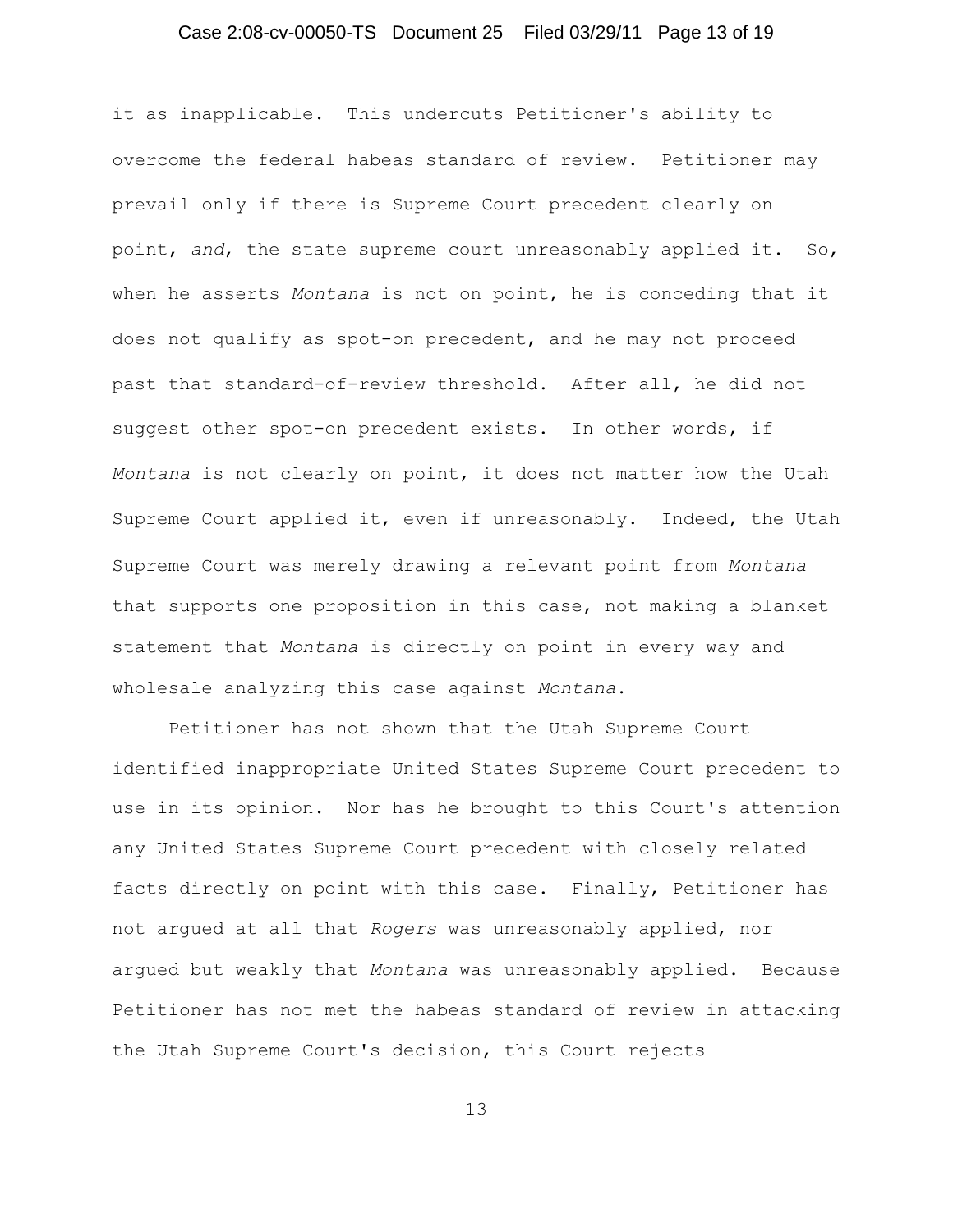### Case 2:08-cv-00050-TS Document 25 Filed 03/29/11 Page 14 of 19

Petitioner's argument that the Utah Supreme Court's selection and application of relevant Supreme Court precedent was unreasonable, as to his argument that the State violated federal law when it exercised jurisdiction over him and his hunting activities in Indian country.

#### **2. Disregard of Tribe's Rights to Determine Membership**

Petitioner argues that the Utah Supreme Court disregarded the Uintah Band's determination that Petitioner is a tribe member, which he says violates Indian tribes' rights to determine their own membership. To the contrary, the Utah Supreme Court acknowledged that it was "not at liberty to decide which individuals are or should be 'recognized as an Indian' by Indian tribes or the federal government. Such recognition is at the discretion of those entities." $45$  Still, although only tribes have the authority to decide their membership, in Petitioner's case, the Uintah Band may very well include him in its membership but that does not mean the Uintah Band itself is a federally recognized tribe with its members having the rights of members of a federally recognized tribe. Thus, the Utah Supreme Court essentially may allow that the Uintah Band has the right to designate Petitioner a member, while at the same time realizing that his designation as a member of that Band does not give him the rights of a member of a federally recognized tribe.

*Reber,* 2007 UT 36, at ¶ 26. 45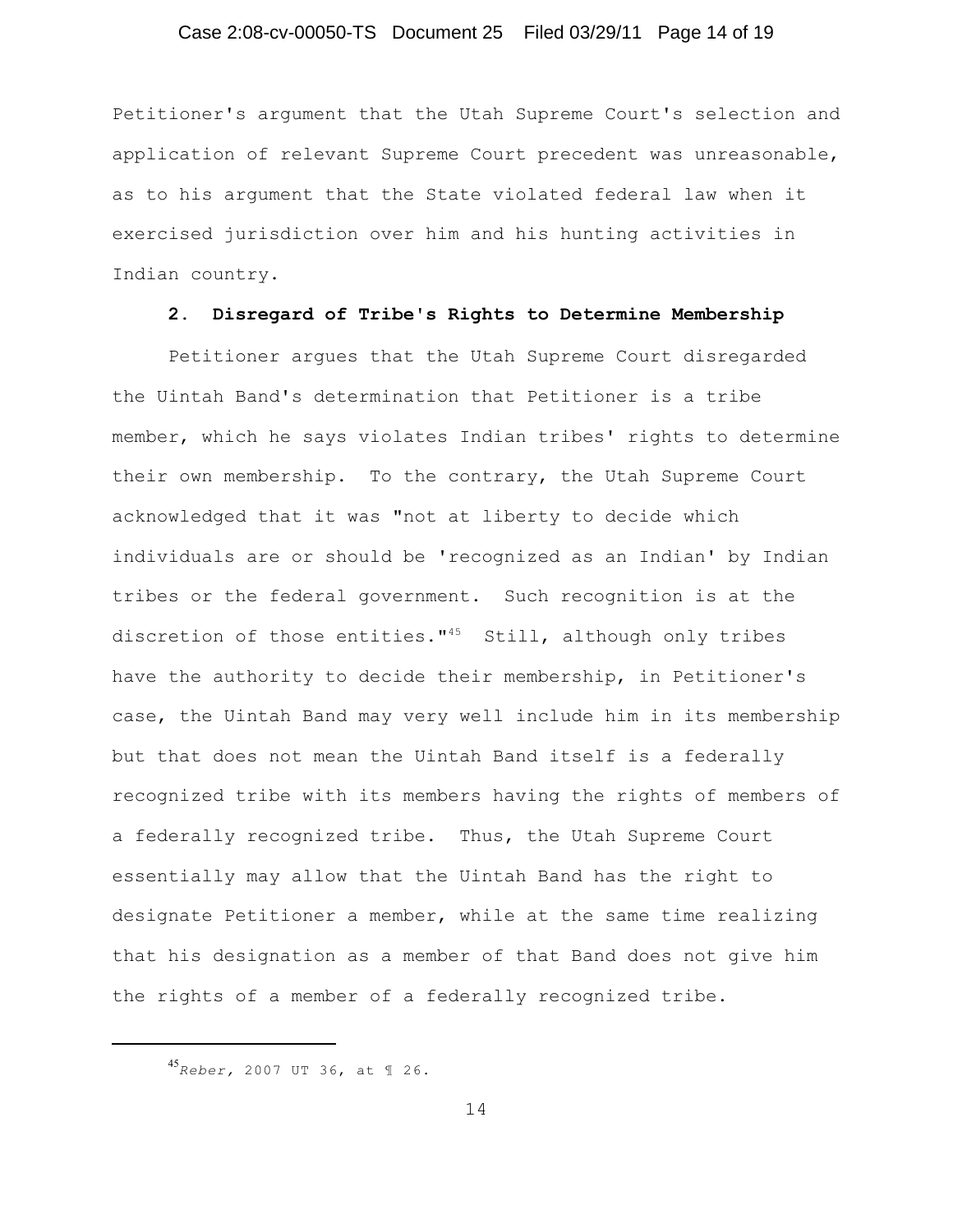# Case 2:08-cv-00050-TS Document 25 Filed 03/29/11 Page 15 of 19

In other words, the court observed that Petitioner asserted his membership in the Uintah Band, but admitted that he is not a member of the Ute Tribe, which is federally recognized.<sup>46</sup> Under formal federal law, it held, "the Uintah Tribe no longer has a separate existence apart from the Ute Tribe. As a result, [Petitioner] do[es] not belong to a federally recognized tribe and [is] not [an] Indian[] under federal law. 47

In noting this, the Utah Supreme Court merely abided by federal law as determined by the Tenth Circuit in *United States v. Von Murdock*, 132 F.3d 534 (10th Cir. 1997). Petitioner's argument does not support a claim for habeas relief because the Utah Supreme Court was consistent with Tenth Circuit precedent concluding that the Uintah Band (apparently without its officially terminated members) had been absorbed by the Ute Tribe and does not exist separately from it. Further, no United States Supreme Court cases conflict with this decision. The Utah Supreme Court decision on this issue is thus not contrary to and does not involve an unreasonable application of clearly established federal law.

### **3. Jurisdiction over Indians as to UPA Rolls**

Finally, Petitioner argues the State of Utah improperly took jurisdiction of him as an Indian born before the UPA who was not

*Id.* at ¶ 25. 46

 $^{47}$ Id.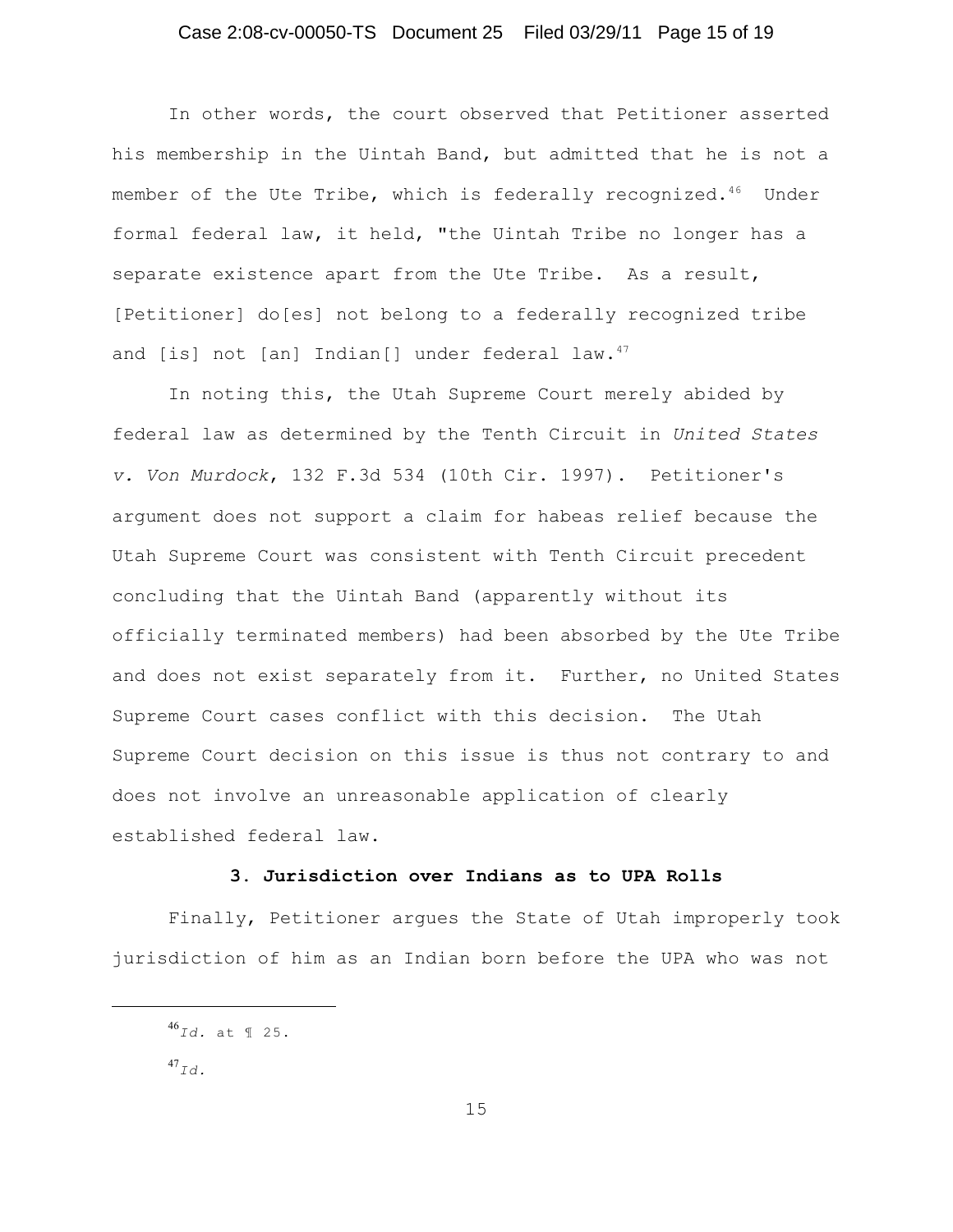# Case 2:08-cv-00050-TS Document 25 Filed 03/29/11 Page 16 of 19

on the termination roll prepared under UPA. The UPA, though, was germane to the Utah Supreme Court's decision only as it supported the standard premise that offspring of terminated ancestors are not Ute Indians.<sup>48</sup>

When the UPA was passed in 1954, its purpose "was to divide and distribute 'the assets of the Ute Tribe of the Uintah and Ouray Reservation in Utah between mixed-blood and full-blood members thereof,' [and] to terminate federal supervision over the mixed-blood members . . . . 25 U.S.C.  $\frac{1}{2}$  677."<sup>49</sup> In concluding Petitioner was not an Indian, the Utah Supreme Court pointed out that Petitioner's "ancestors, through which [he] claim[ed] Indian blood, were individually listed on the [UPA] final termination roll. $"$  The Tenth Circuit has held that offspring of parents listed on the final termination roll are not members of the Ute Indian Tribe. $51$  Thus, the Utah Supreme Court held that Petitioner may not assert membership in the tribe through his mother, who was officially terminated from the tribe.<sup>52</sup>

Having not been addressed by the United States Supreme Court, Petitioner's reading of the UPA cannot fairly be said to

*Id.* at ¶ 23. 48

*Von Murdock*, 132 F.3d at 535. 49

*s*<br>Re*ber,* 2007 UT 36, at ¶ 23.

*s*<br>*Von Murdock*, 132 F.3d at 540.

*Reber,* 2007 UT 36, at ¶ 23. 52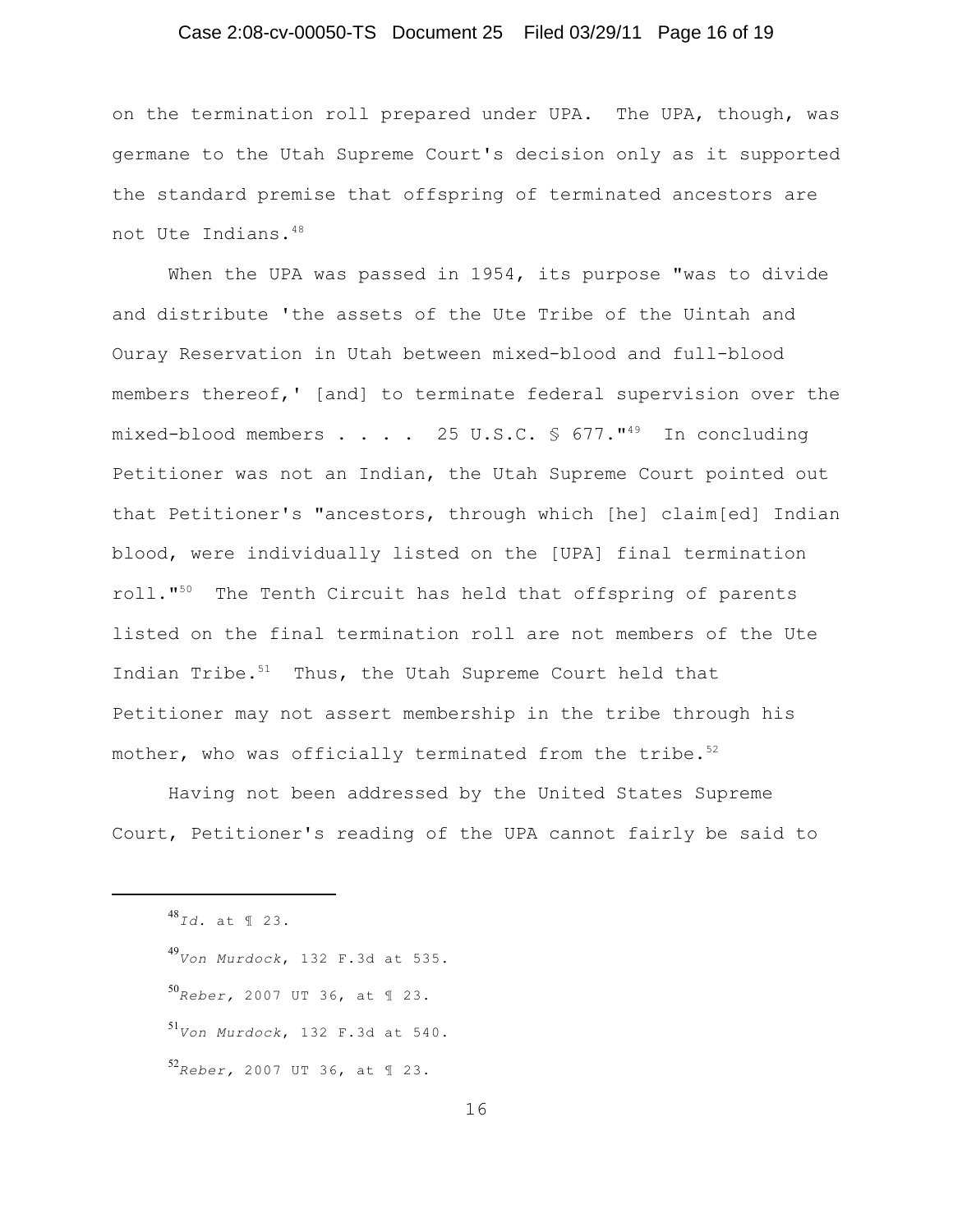# Case 2:08-cv-00050-TS Document 25 Filed 03/29/11 Page 17 of 19

represent "clearly established Federal law, as determined by the Supreme Court of the United States." $53$  Thus, it is impossible that the Utah Supreme Court's ruling in this case "was contrary to, or involved an unreasonable application of" clearly established federal law--the essential statutory prerequisite for granting § 2254 relief.<sup>54</sup>

If no United States Supreme Court precedent "squarely addresses the issue," then the state disposition cannot be contrary to United States Supreme Court precedent.<sup>55</sup> "It is not enough that the state court decided an issue contrary to a lower federal court's conception of how the rule should be applied; the state court decision must be 'diametrically different' and 'mutually opposed' to the Supreme Court decision itself."<sup>56</sup>

When he argued to the Utah courts, Petitioner was free to propose authority from any federal or state cases suggesting support for his positions. On federal habeas review, however, he may only prevail if he can show that, in ruling on his challenges, the State court decision was "contrary to, or involved an unreasonable application of, clearly established

 $5328$  U.S.C.A.  $$2254$ (d)(1) (2011).

 $^{54}$ Id.

*Wright v. Van Patten*, 552 U.S. 120, 125 (2008); *Washington v. Crosby*, 55 324 F.3d 1263, 1265 (11th Cir. 2003).

*Bland v. Sirmons*, 459 F.3d 999, 1009 (10th Cir. 2006) (citing *Williams* 56 *v. Taylor*, 529 U.S. 362, 406 (2000)).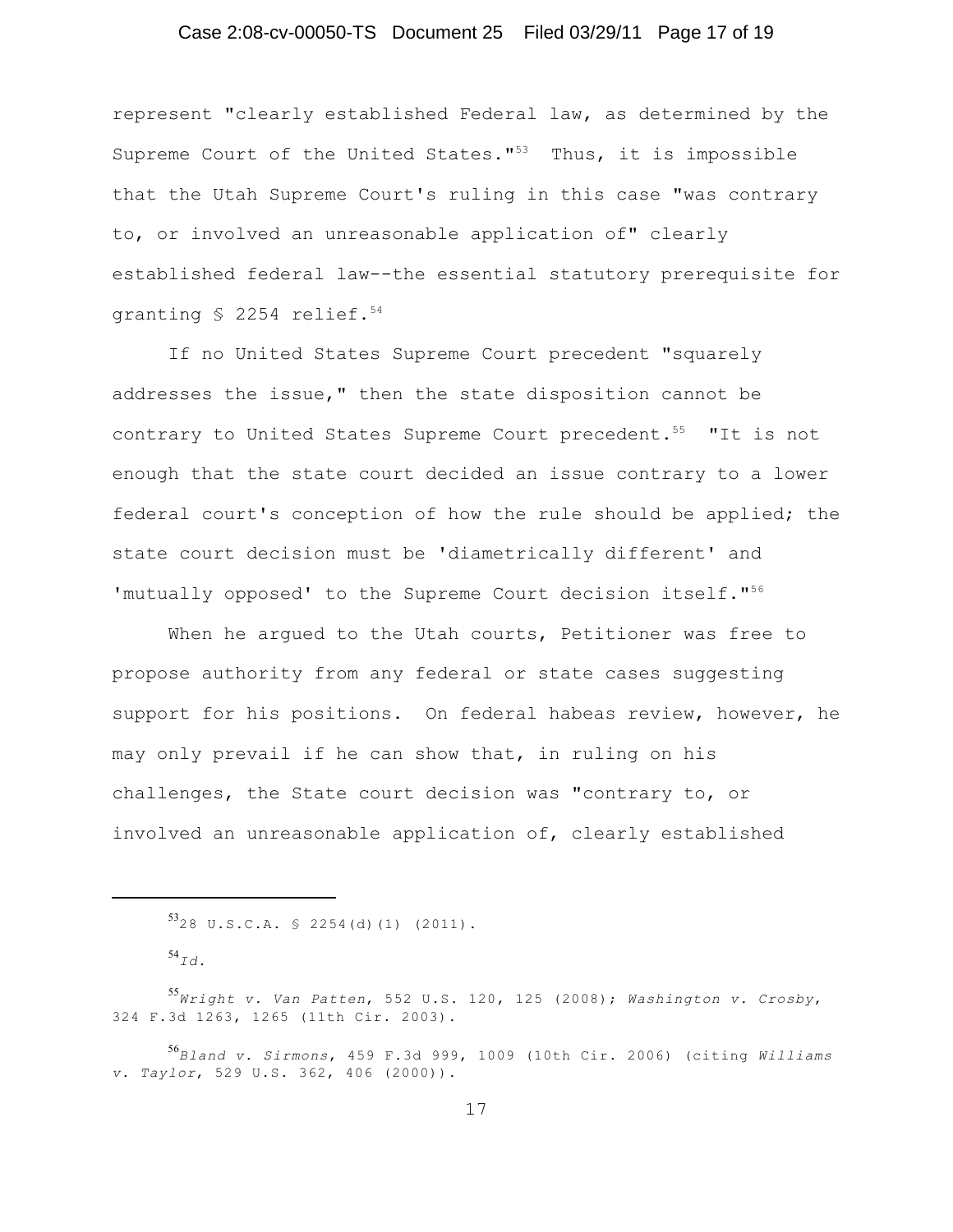# Case 2:08-cv-00050-TS Document 25 Filed 03/29/11 Page 18 of 19

Federal law, as determined by the Supreme Court of the United States."<sup>57</sup> If no United States Supreme Court case exists squarely on point, Petitioner may not meet this standard and may not gain relief. That is just the case here.

Moreover, the Utah Supreme Court was right. Petitioner's mother was on the final UPA termination roll. So, she lost her Indian status, as did her progeny--i.e., Petitioner.<sup>58</sup> And, because Petitioner was not a tribal member, there was no need to officially terminate him. $59$  Petitioner has cited no United States Supreme Court case in conflict with this statement, and the Court is aware of none. He thus has no ground for habeas relief.

#### **III. Claims for Declaratory Action and Injunctive Relief**

Petitioner's claims under 28 U.S.C. §§ 1331, 2201, 2202, and 2283 (2011) are all inappropriately raised in this habeas petition. They are all really alternative ways to gain habeas relief as to arguments that have all proven invalid, as analyzed above. The relief requested under these statutes would all essentially lead to a habeas remedy, but would unfairly circumvent the habeas standard of review.

 $57$ 28 U.S.C.A. § 2254(d)(1) (2011). *Von Murdock*, 132 F.3d at 536. 58 *Id.* 59